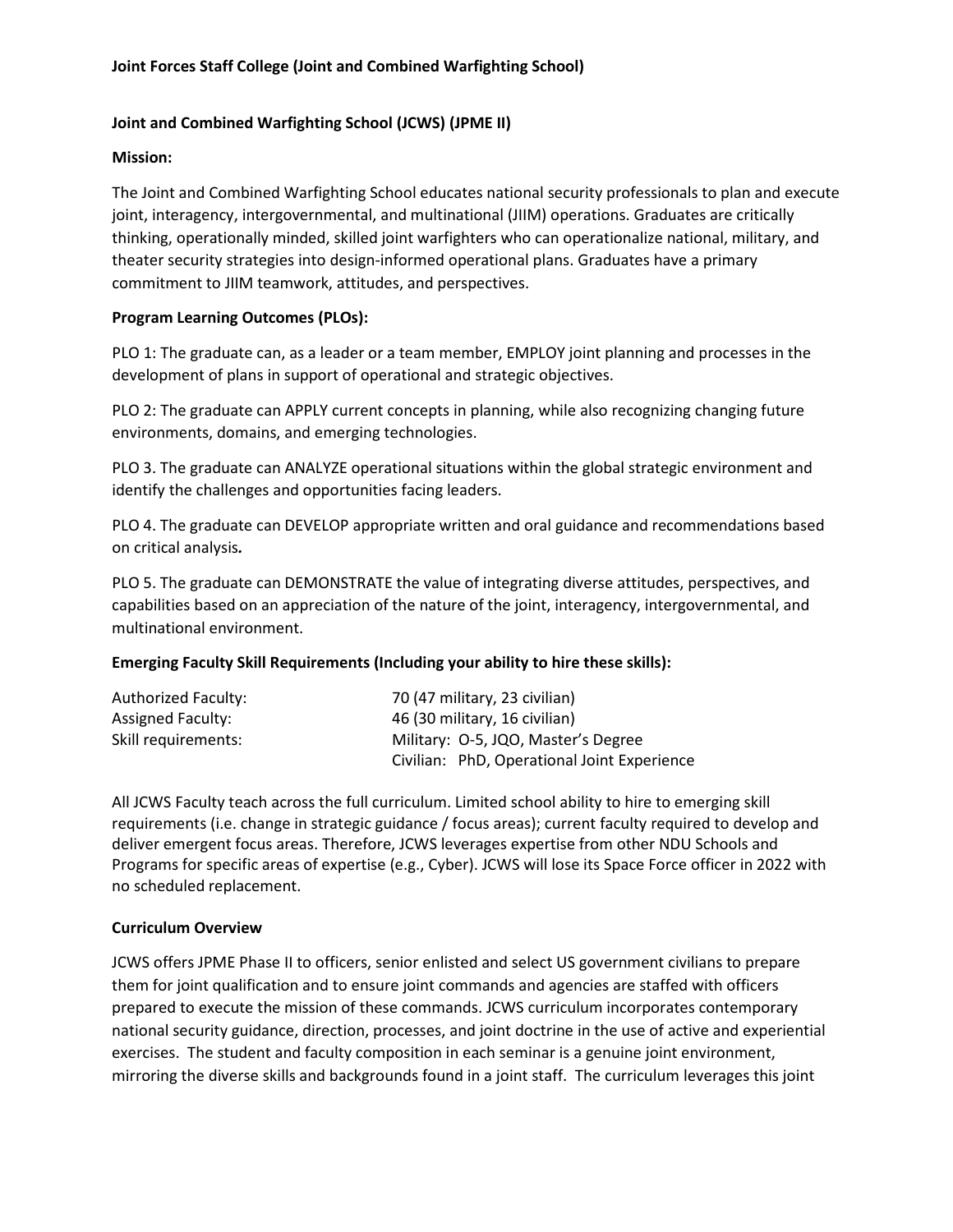#### **Joint Forces Staff College (Joint and Combined Warfighting School)**

environment and places the students in multiple roles and perspectives from which they must perform authentic activities they will find in follow on joint staff assignment.

JCWS delivers via three delivery modalities:

- 10-week, in-person Resident class delivered at the Norfolk Campus (4 times per year);
- 10-week, Satellite delivery mode executed in-resident on a rotating basis at one of the Combatant Commands (executed 4 times per year on the same schedule as the Resident class);
- 40-week Hybrid mode (37 weeks on-line, 3 weeks in-resident at the Norfolk Campus, delivered 3 times per year) designed primarily for Reserve and Guard component officers.

Course materials and activities are designed to emphasize a problem-based, diverse, small-group collaborative learning environment within a framework of competency-based education described in the CJCS 1800.01F (2020) as outcomes-based military education (OBME). The program consists of five courses:

Joint Force Fundamentals (JFF): JFF begins with a reintroduction to the joint concepts of unified action, strategic thinking, and introduces the officers to the Chairman's role as well as current strategic guidance and direction. This course also uses multiple small group activities to begin building a joint team.

 Strategy and Campaign Design (SCD): SCD provides opportunities for the students to apply strategic guidance within the context of a joint planning group developing a CCMD's initial planning guidance for a campaign plan using operational design methodology with an emphasis on strategic and operational level thinking.

 Integrated Contingency Planning (ICP): This course focuses on using the logic of the joint planning process (JPP) to develop a Joint Strategic Capabilities Plan (JSCP) directed contingency plan. A joint planning group is the context that moves the student focus to an operational level but still emphasizes the importance of being aligned with strategic guidance.

Capstone (CAP): JCWS culminates with an exercise that requires the students to consider all they have learned and implement their knowledge within the context of an unfolding contingency/crisis, in a time constrained environment. The final week is a period of guided reflection by faculty, senior fellows, a briefing from J7 Joint Futures, and the presentations of the students' Academic Publishable Essay (APE).